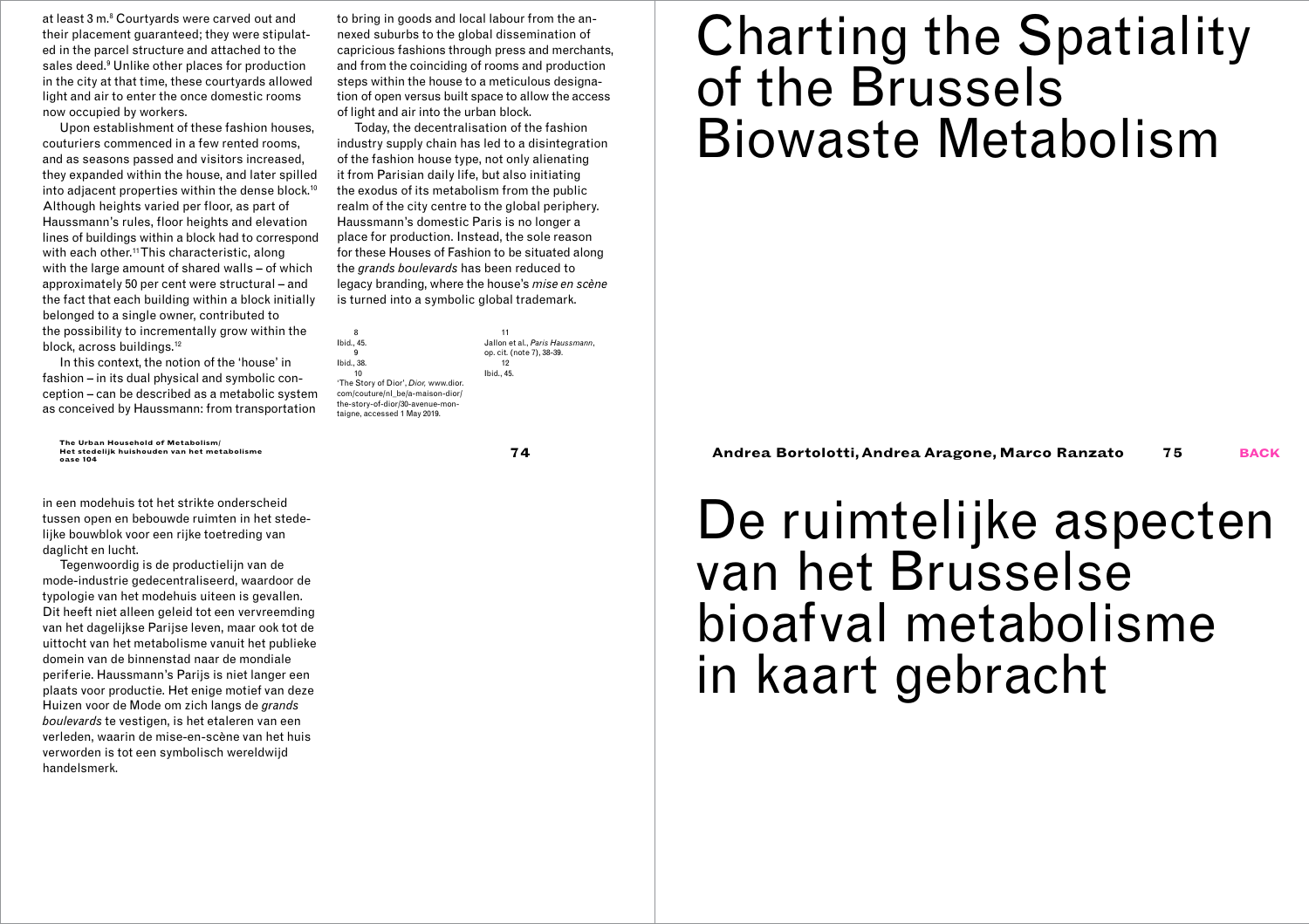In this paper we propose to dive into the spatial geography of the Brussels biowaste metabolism and in particular of the domestic space where it spatially operates. Our analytical endeavour is not, however, geared towards improving the efficiency of the design of this space. On the contrary, our objective is to investigate more thoroughly the understanding of urban metabolism in order to trigger an 'ecology of actions' – intended as a set of independent moves that connect to convey a common goal – that includes the perspective of 'citizenship'. In Brussels, the increasing interest in biowaste (kitchen and garden waste) as a source for the production of renewable energy and organic fertilisers is driving citizens, technocrats and policymakers to rework the sociotechnical systems of urban biowaste management. At the intersection of climate change objectives and the attempt to extract the ultimate value from waste, a series of centralised and decentralised strategies emerge.

Over the last decade, the political and technical discourse has focused on the possibility of implementing a centralised system to process biowaste for the production of biogas and

**The Urban Household of Metabolism/ Het stedelijk huishouden van het metabolisme**

De ruimtelijke geografie van de Brusselse bioafval stofwisseling, en dan vooral die binnen het huiselijke domein, is onderwerp van dit artikel. Onze analyse is er echter niet op gericht om deze ruimte efficiënter te ontwerpen. Wel willen we de notie 'metabolisme van de stad' nader onderzoeken, om zo een 'ecologie van acties' op gang te brengen – dat wil zeggen, een reeks onafhankelijke stappen die samen een gemeenschappelijk doel realiseren – vanuit het perspectief van 'burgerschap'. In Brussel is de toenemende belangstelling voor bioafval (tuinen keukenafval), als bron voor de productie van hernieuwbare energie en organische meststoffen, aanleiding voor burgers, technocraten en beleidsmakers om de sociaal-technische systemen van het beheer van stedelijk bioafval te hervormen. Op het kruispunt van klimaatverandering en de poging om een zo groot mogelijke waarde uit afval te winnen, is een reeks gecentraliseerde en gedecentraliseerde verwerkingsmodellen ontwikkeld.

In de afgelopen tien jaar is op politiek en technisch vlak de mogelijkheid onderzocht om een centraal systeem voor de verwerking van bioafval tot biogas en organische meststoffen

organic fertiliser. In 2017, in order to comply with the European targets (50 per cent separate collection of waste by 2020), and lagging behind Belgian standards (with only 37 per cent separate collection in 2016), a reform of the regional waste collection system has extended the possibility for end users of the door-to-door collection service to separately collect kitchen and food waste in addition to the separate collection that already existed for paper and cardboard, metals and plastic, and garden waste. A private company was contracted to provide the take-back service of this new waste fraction, centralised in a depot on the northern outskirts of the Brussels Capital Region, and subsequently hauled by trucks to biogas plants (for the production of biogas and fertiliser) owned by third parties in Wallonia and Flanders. These steps clearly entail a significant increase in operating costs, which are borne entirely by the region.

The option to process biowaste for the centralised production of bioenergy and organic fertiliser is contested by the partisans of decentralised solutions (such as community composting associations), who consider it to be a threat for waste prevention and reduction targets. They point out its limited economic interest, reliance on public incentives for green energy production, and the low quality of the fertiliser produced from a centralised biowaste collection. Centralised systems are also criticised for not instilling awareness in end users (waste producers) who, unaware of how the waste cycle functions, easily make errors and separate the organic matter poorly. Moreover, door-to-door collection of source-separated materials is expensive, as it entails the multiplication of collection rounds and vehicles, and can represent a wearisome physical task for the operators of the collection service.

At the basis of the centralised waste management strategy lies the garbage bag, which in Brussels is the first and most important device of waste collection and recycling. Since the implementation of the separate door-to-door collection in the 1990s, the paper, glass, metal and plastic fractions are gathered in lightweight and nonrecyclable plastic bags of different colours for the different types of waste. Paradoxically, an item meant to facilitate sorting practices and, in theory, improve the potential of material recovery, becomes a residue itself, which in turn must

be disposed of as waste, regardless of the recycling chain (of paper, plastic and biowaste). Moreover, the remuneration system for the waste service is based on a flat tax on heads of household, and is not associated with the specific number of bags discarded and the amount of waste generated. As a result, this basic technical device contributes to the reproduction of a linear model or consumption geared towards the ease of the disposal option.

While the centralised biowaste strategy has gained momentum, a number of campaigns, programmes and initiatives around individual and community composting have spread in Brussels. Contrary to the centralised option, recycling biowaste at the source means transforming kitchen and garden waste into compost that can be directly recycled in home and community gardening. Nevertheless, composting is not a simple action: sorting kitchen scraps into a separate trash bin at home is just the first step of a long process that can last several months in which the organic matter must be monitored and go through a number of operations. In densely urbanised areas, composting can require significant effort as quantities can be important and

The Urban Household of Metabolism/<br>Het stedelijk huishouden van het metabolisme aan af die van die van die van die van die van die van die van die<br>The die and a consequently and the district of the stead of the spectrum o

centrale plek te verwerken, wordt bekritiseerd door voorstanders van gedecentraliseerde oplossingen (bijvoorbeeld lokale compostverenigingen); zij beschouwen die gecentraliseerde verwerking als een bedreiging voor het belang van afvalpreventie en -beperking. Zij wijzen op het beperkte economische belang, de afhankelijkheid van overheidsstimulansen voor de productie van groene energie en de lage kwaliteit van de meststof die wordt geproduceerd door middel van de gecentraliseerde inzameling van bioafval. Gecentraliseerde systemen worden ook bekritiseerd omdat ze te weinig bewustzijn creëren bij eindgebruikers (afvalproducenten) die, doordat ze niet beseffen hoe de afval cyclus functioneert, gemakkelijk fouten maken en het organische materiaal slecht scheiden. Bovendien is het huis-aan-huis ophalen van aan de bron gescheiden materialen duur, doordat er veel ophaalrondes en voertuigen nodig zijn; ook is het vermoeiend fysiek werk voor de mensen van de ophaaldienst.

De basis van het gecentraliseerde afvalverwerkingsmodel is de vuilniszak, die in Brussel het belangrijkste middel voor afvalinzameling en recyclage is. Sinds de invoering van de

gescheiden huis-aan-huisinzameling in de jaren 1990 worden de aandelen papier, glas, metaal en kunststof ingezameld in lichte en niet-recycleerbare plastic zakken van verschillende kleuren voor verschillende soorten afval. Paradoxaal genoeg wordt een voorwerp dat wordt gebruikt om de terugwinning van materiaal te verbeteren, zelf een residu dat als afval moet worden verwijderd, ongeacht de recyclageketen (van papier, plastic en bioafval). Bovendien is het vergoedingssysteem voor afvalverwerking gebaseerd op een vlaktaks per gezin en niet gekoppeld aan het aantal opgehaalde zakken of de hoeveelheid afval die wordt geproduceerd. Bijgevolg draagt dit technische basisapparaat (de vuilniszak) bij tot de reproductie van een lineair model of verbruik dat gericht is op het gemak van de verwijderingsoptie.

Terwijl de gecentraliseerde bioafval verwerking in een stroomversnelling is geraakt, zijn er in Brussel ook een aantal campagnes, programma's en initiatieven rond individuele en lokale compostering ontstaan. In tegenstelling tot de gecentraliseerde verwerking betekent recyclage van bioafval aan de bron de omzetting van

in te voeren. Om te voldoen aan de Europese doelstellingen (50 procent gescheiden inzameling tegen 2020) en om de achterstand in te halen op de Belgische situatie (met nochtans slechts 37 procent gescheiden inzameling in 2016) kunnen eindgebruikers van de huis-aan-huisinzamelingsdienst hun keukenafval en voedselresten gescheiden laten ophalen sinds 2017. Toen werd er een nieuwe regeling voor het inzamelen van afval ingevoerd, wat een uitbreiding van de bestaande gescheiden inzameling van papier en karton, metalen, en kunststof en tuinafval inhield. Het particuliere bedrijf dat werd gecontracteerd om dit nieuwe afvalaandeel in te zamelen, werkte vanuit een centrale opslagplaats in de noordelijke buitenwijken van het Brussels Hoofdstedelijk Gewest en bracht het verzamelde afval vervolgens met vrachtwagens naar biogasinstallaties (voor de productie van biogas en meststoffen) van derden in Wallonië en Vlaanderen. Deze stappen leiden duidelijk tot een aanzienlijke stijging van de exploitatiekosten, die volledig voor rekening van de regio komen.

De keuze om bioafval voor de productie van bio-energie en organische meststoffen op een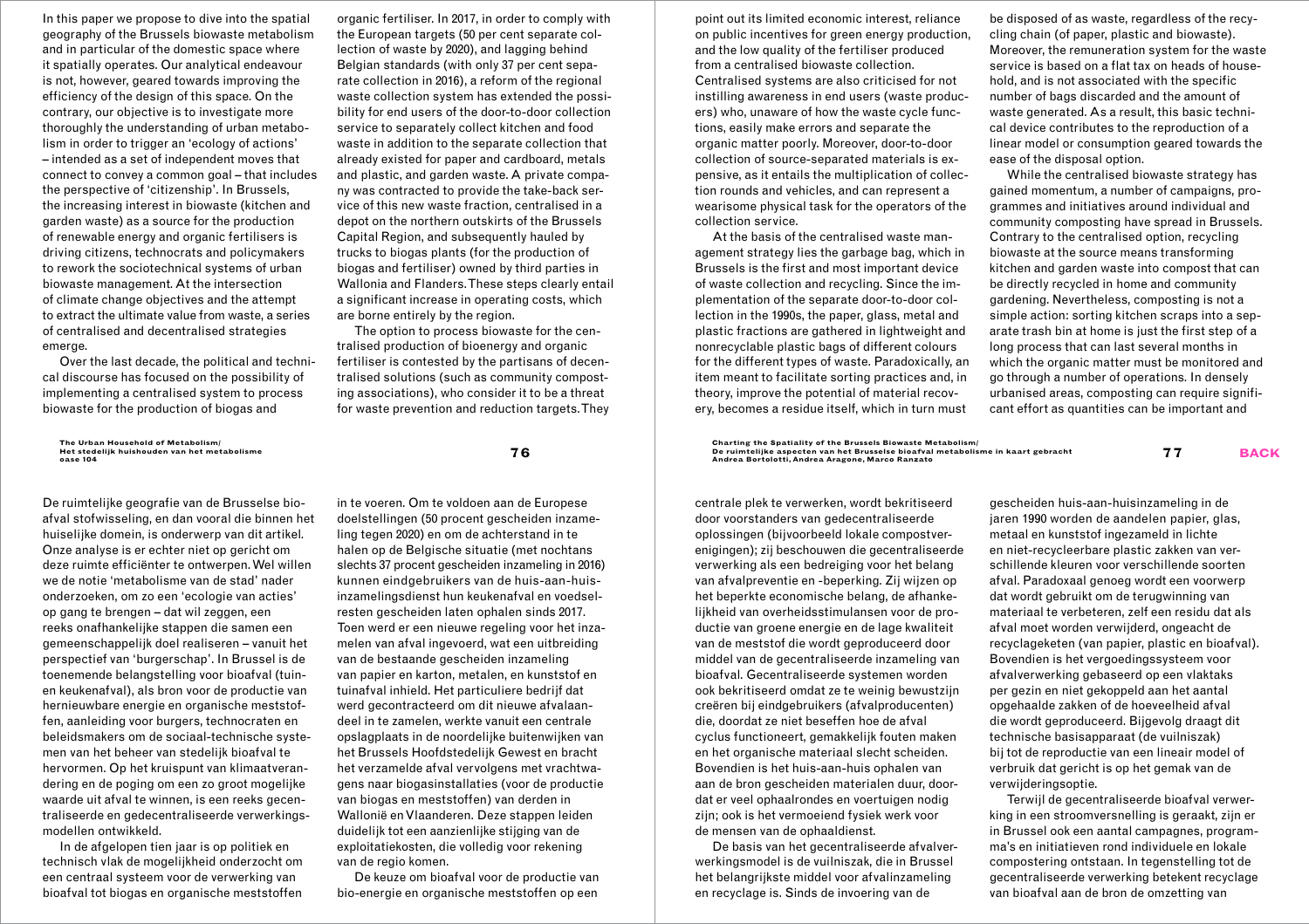space is limited. Moreover, no or few regulations exist for small-scale composting, which increases the risk of violating city codes and sanitary regulations – many of which were inherited from the nineteenth-century notion of sanitised urban space. Given these uncertainties, several empirical studies have shown how individual composting remains marginal and is not considered a credible alternative for biowaste management by public authorities.<sup>1</sup>

### Reworking the Brussels Biowaste Metabolism

In Brussels, the denial of the varying geographical sociospatial conditions in favour of generalised postures appears to be the common ground of both centralised and decentralised views on biowaste recycling. Like other cities, Brussels has begun to assess the potential for separate collection of biowaste in terms of quantity, quality and costs. In general, however, waste generation models are based on samples and data aggregated at the local waste-authority scale. While this enables a comparison among cities, on the other hand it hinders the comprehension of the spatial variations of waste

**The Urban Household of Metabolism/ Het stedelijk huishouden van het metabolisme**

tuin- en keukenafval in compost, dat direct kan worden hergebruikt in particuliere tuinen en openbare parken. Maar composteren is nog niet zo eenvoudig: het sorteren van keukenafval in een aparte vuilnisbak thuis is slechts de eerste stap van een lang proces dat enkele maanden kan duren, waarbij de organische stof moet worden gecontroleerd en een aantal bewerkingen moet ondergaan. In dichtbevolkte verstedelijkte gebieden kan composteren veel moeite kosten, omdat het om grote hoeveelheden gaat en er maar weinig ruimte voor is. Bovendien bestaat er nauwelijks regelgeving voor kleinschalige compostering, waardoor de kans op overtreding van stedelijke voorschriften en sanitaire regels, die voor een groot deel nog zijn gebaseerd op de negentiende-eeuwse notie van de gezuiverde stedelijke ruimte, toeneemt. Verschillende empirische studies hebben aangetoond dat, met het oog op deze onzekerheden, individuele compostering marginaal zal blijven en niet als een geloofwaardig alternatief voor de verwerking van bioafval door de overheid kan worden beschouwd.<sup>1</sup>

generation within cities, which can be particularly relevant for large metropolitan regions. This is the case for Brussels, a city marked by strong demographic variations, in particular between the urban core and its periphery. These differences are confirmed by the analysis of the statistics about average house size and household revenues. Variations in terms of income, size of households, cultural and behavioural differences and the presence/absence of gardens, among others factors, affect the spatial distribution of waste. Beyond the radical opposition (the 'battle of systems') between centralised and decentralised solutions, hybrid trajectories are likely to emerge in Brussels that combine multiple approaches, enhancing the diversity of treatment solutions and increasing the overall system resilience.<sup>2</sup> This insight supports our stance, namely that the pivotal role of scrutinising the spatiality and materiality of biowaste production is crucial to envisioning alternative and spatially diversified biowaste management strategies. In our view, different geographical and sociospatial conditions are the basis for expanding the current biowaste sociotechnical portfolio towards the inclusion of practices and the use of devices

that fit the situation. We have been testing this hypothesis in a study for Brussels in which we downscaled estimations of biowaste generation to better understand the relation between waste producers, spaces and flows.3 By interpolating a combination of survey data, measurements and estimations, including food consumption, the study established different fractions of biowaste flows (green waste, kitchen waste) that could potentially be collected by different producers (households, schools, restaurants, retailers, etcetera). We spatialised all of these variables using fine-grained geographical units (statistical sectors), which enabled a better comprehension of the spatial differentiation of biowaste generation among different urban areas.

When superimposing the spatialised quantification of biowaste with Brussels land use and land cover to take into account urban morphology and density, we can detect three major homogenous areas of biowaste generation, as can be seen in Urban density, in particular, is seen as the main parameter that influences the urban biowaste metabolism. As shown by the comparison of around 40 city-regions, higher density commonly entails lower separate

collection rates of biowaste.4 Low-density cities commonly have larger green areas and consequently a higher production of biomass than densely populated cities. Moreover, low-density cities are often marked by higher socioeconomic standards and larger average apartment sizes, a physical condition that makes it easier to sort and store waste in private spaces (kitchens, garages, gardens). In Brussels, three densities – or socioeconomic geographies – emerge. The first is the high-density area of the hyper-centre, characterised by a concentration of restaurants and commercial activities, and its surrounding *premi*è*re couronne –* densely populated urban

 $\overline{1}$ Claudia Cirelli, Fabrizio Maccaglia and Patrice Melé, 'L'incinérateur est trop près, la poubelle trop loin: gérer les déchets en régime de proximité', *Flux,* no. 61 (2017), .<br>109-110: Jean-Bantiste Bahers and Giulia Giacchè, 'Towards a Metabolic Rift Analysis: The Case of Urban Agriculture and Organic Waste Management in Rennes (France)', *Geoforum,* no. 98 (2019), 97-107.  $\overline{2}$ 3

Stephan Kampelmann, 'Mesurer l'économie circulaire à l'échelle territoriale', *Revue de l'OFCE,* no. 145 (2016), 161-184. Andrea Bortolotti et al., 'Potentiel des biodéchets collectables en Région de Bruxelles-Capitale', *Report for Brussels Environment* (2018). See also: Marco Ranzato,

Andrea Aragone and Simone Conz (eds.), 'Wet City Elements', *Elementary Design*, no. 1 (2017). 4 Bortolotti et al., ibid.

**<sup>78</sup> Charting the Spatiality of the Brussels Biowaste Metabolism/ De ruimtelijke aspecten van het Brusselse bioafval metabolisme in kaart gebracht oase 104 79 back**

groottes en inkomens van huishoudens. Variaties onderzoek naar de gemeente Brussel, waarbij

we de schattingen van de productie van bioafval hebben gereduceerd om een beter inzicht te krijgen in de relatie tussen afvalproducenten, ruimten en stromen.3 Door een combinatie van data, metingen en schattingen, ook wat betreft voedselconsumptie, te interpoleren, konden we verschillende stromen van aandelen bioafval (groen- en keukenafval) identificeren, die mogelijk door verschillende producenten (huishoudens, scholen, restaurants, winkels, enzovoort) kunnen worden ingezameld. Al deze variabelen zijn ruimtelijk weergegeven met behulp van fijnmazige geografische eenheden (statistische sectoren), waardoor een beter inzicht kon worden verkregen in de ruimtelijke differentiatie

1 Claudia Cirelli, Fabrizio Maccaglia en Patrice Melé, 'L'incinérateur est trop près, la poubelle trop loin: gérer les déchets en régime de proximité', *Flux,* nr. 61 (2017), 109-110; Jean-Baptiste Bahers en Giulia Giacchè, 'Towards a Metabolic Rift Analysis: The Case of Urban Agriculture and Organic Waste Management in Rennes (France)', *Geoforum,* nr. 98 (2019), 97-107.

 $\overline{2}$ Stephan Kampelmann, 'Mesurer l'économie circulaire à l'échelle territoriale', *Revue de l'OFCE,* nr. 145 (2016), 161-184.

3

Andrea Bortolotti et al., 'Potentiel des biodéchets collectables en Région de Bruxelles-Capitale', *Report for Brussels Environment* (2018). Zie ook: Marco Ranzato, Andrea Aragone en Simone Conz (red.), 'Wet City Elements', *Elementary Design*, nr. 1 (2017).

**Andrea Bortolotti, Andrea Aragone, Marco Ranzato**

in termen van inkomen, huishoudensgrootte en cultuur- en gedragsverschillen, en de al dan niet aanwezigheid van tuinen, hebben invloed op de ruimtelijke spreiding van afval. Even afgezien van de radicale tegenstelling (de 'strijd van de systemen') tussen gecentraliseerde en gedecentraliseerde oplossingen, is het overigens aannemelijk dat er in Brussel hybride trajecten zullen ontstaan, die meerdere benaderingen combineren, waardoor de diversiteit van behandelingsoplossingen en de algemene veerkracht van het systeem worden vergroot.<sup>2</sup> Dit inzicht ondersteunt ons standpunt, namelijk dat een centrale rol voor onderzoek naar de ruimtelijkheid en materialiteit van de productie van bioafval cruciaal is voor het ontwerpen van alternatieve en ruimtelijk gediversifieerde modellen voor de verwerking ervan. Volgens ons dienen de verschillende geografische en sociaal-ruimtelijke omstandigheden de basis te vormen voor de bestaande manier om bioafval technisch te verwerken, en moet er worden gezocht naar methoden en middelen die passen bij de verschillende situaties. We hebben deze hypothese getest in een

# De hervorming van het Brusselse bioafval metabolisme In Brussel lijkt de ontkenning van de verschil-

lende geografische en sociaal-ruimtelijke omstandigheden ten gunste van generaliserende opvattingen het gemeenschappelijke uitgangspunt te zijn voor zowel gecentraliseerde als gedecentraliseerde manieren van bioafval recyclage. Brussel is net als veel andere steden begonnen met de evaluatie van de kwantiteit, kwaliteit en kosten van verschillende mogelijkheden voor gescheiden inzameling van bioafval. De modellen voor afvalproductie zijn over het algemeen echter gebaseerd op steekproeven en gegevens, die zijn verzameld op de schaal van lokale afvalverwerking. Dit maakt het aan de ene kant gemakkelijker om steden met elkaar te vergelijken, maar aan de andere kant moeilijker om inzicht te krijgen in de ruimtelijke variatie van afvalinzameling in steden, terwijl dat vooral in grote verstedelijkte regio's van belang kan zijn. Bijvoorbeeld in Brussel, een stad die gekenmerkt wordt door sterke demografische verschillen, vooral tussen de stedelijke kern en de periferie. Deze verschillen worden bevestigd na een analyse van de statistieken over gemiddelde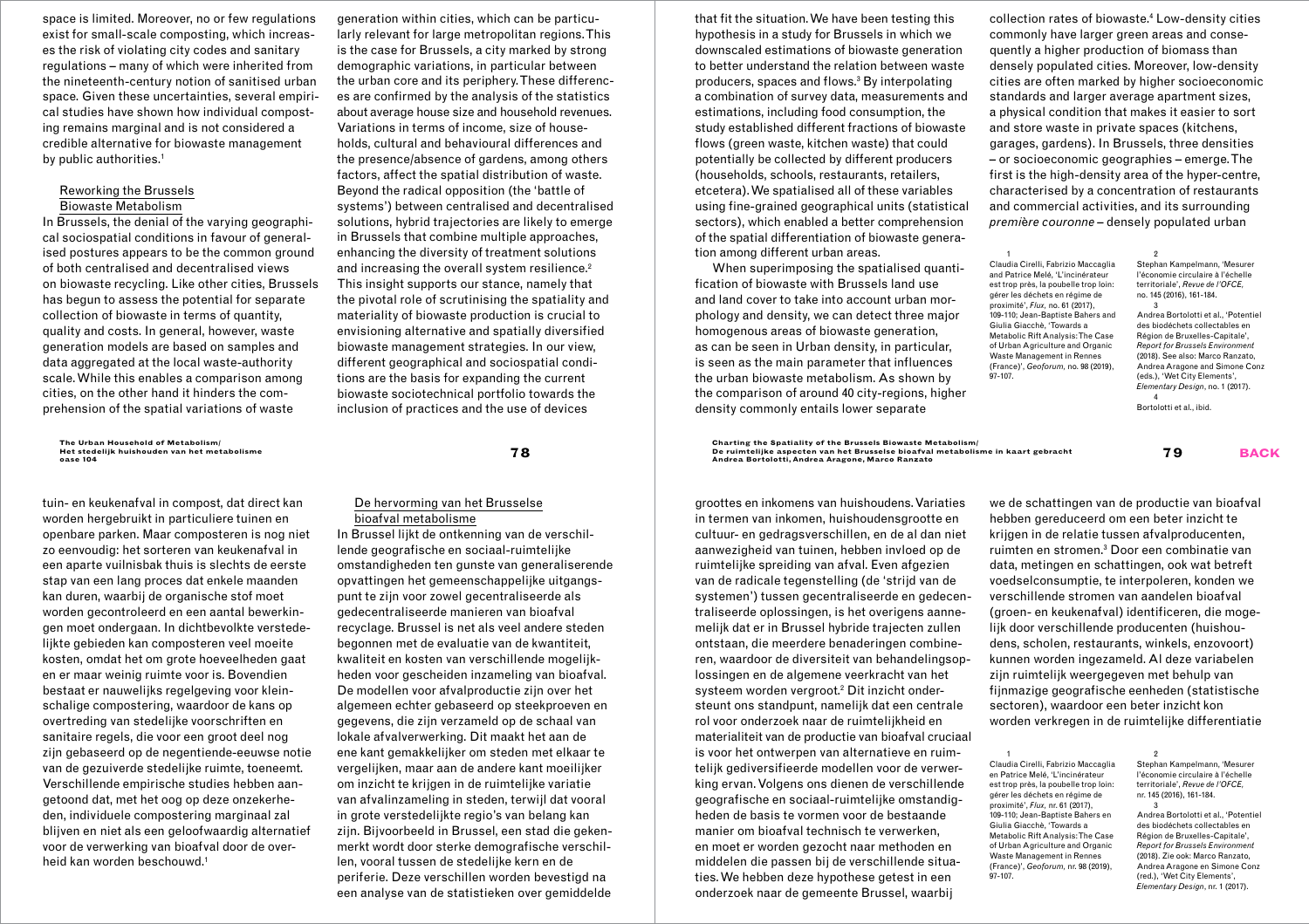Three potential densities (or socioeconomic geographies) for the Brussels biowaste metabolism: high-density in light pattern, mid-density in dark pattern, low-density in black/ Drie mogelijke dichtheden (of sociaal-economische geografieën) voor het metabolisme van het Brusselse bioafval: hoge dichtheid in lichtgrijs, gemiddelde dichtheid in donkergrijs, lage dichtheid in zwart



van de productie van bioafval in de verschillende stadswijken.

Als we de ruimtelijke kwantificering van bioafval combineren met de bestemming en bebouwing van Brussel, om zo de stedelijke morfologie en dichtheid te verdisconteren, kunnen we drie belangrijke homogene gebieden van bioafval productie onderscheiden. Vooral stedelijke dichtheid wordt gezien als de belangrijkste parameter die van invloed is op het stedelijk metabolisme van bioafval. Zoals blijkt uit de vergelijking tussen 40 stadsregio's leidt een hogere dichtheid meestal tot lagere percentages gescheiden bioafval inzameling.4 Steden met een lage dichtheid hebben over het algemeen grotere groengebieden en dus een hogere productie van biomassa dan dichtbevolkte steden. Bovendien worden steden met een lage dichtheid vaak gekenmerkt door een hogere sociaal-economische standaard en een grotere gemiddelde woninggrootte, een fysieke omstandigheid die het sorteren en opslaan van afval in particuliere ruimten (keukens, garages en tuinen) vergemakkelijkt.

In Brussel zijn er drie dichtheden – of sociaaleconomische geografieën – te onderscheiden, zoals te zien in: de hoge dichtheid van het

hypercentrum, dat wordt gekenmerkt door concentraties van restaurants en commerciële activiteiten en wordt omgeven door de *première couronne*, bestaande uit dichtbevolkte stadswijken met bovendien concentraties van tertiaire en commerciële activiteiten; de gemiddelde dichtheid van de *deuxième couronne* of twintigste-eeuwse stadsontwikkeling, die bestaat uit woonblokken en het merendeel van de stadsparken, en ten slotte de lage dichtheid van het gebied dat zich uitstrekt aan de zuidoostelijke rand van de regio en gedomineerd wordt door eengezinswoningen met tuin.

Door de schattingen voor de statistische sectoren te groeperen op basis van de eerder geïdentificeerde gebieden, kunnen hun gemiddelde afvalprofielen worden bepaald en vergeleken. Het gebied met de hoogste dichtheid – met de hoogste gemiddelde bevolkingsdichtheid, het laagste gemiddelde inkomen per huishouden en het kleinste oppervlak per woning – vertegenwoordigt het hoogste gemiddelde potentieel voor de productie van bioafval, dat daar bijna volledig uit keukenafval bestaat. Deze gegevens worden echter beïnvloed door de hoge concentratie aan restaurants en cafés, en de concentratie aan

districts often interrupted by concentrations of tertiary and commercial activities. The second is the mid-density area of the *deuxi*è*me couronne*  or the twentieth-century urban developments composed of residential blocks and comprising the majority of urban parks. Finally, there are the low-density areas dominated by single-family houses with gardens, particularly those extending into the south-eastern fringes of the region.

Grouping the estimations obtained for the statistical sectors according to the previously identified areas, it is possible to define and compare their average waste-related profiles. The high-density area, with the highest average population density and lowest average household revenue and house surface, presents the highest average biowaste generation potential, almost entirely composed of kitchen waste. Yet, this data is influenced by the high concentration of the restaurants and cafés and the concentration of tertiary activities. Excluding the contribution from these sectors, it is likely that the average household biowaste generation in this area is similar or even lower than in the low-density areas with the lowest average population density and largest household revenue and house

surface. Here, the garden waste fraction gains importance in the overall waste volume.<sup>5</sup>

# Three Household Metabolic Practices of Biowaste Recycling

Further developing the considerations listed so far, we explore three potential sociospatial conditions of biowaste production and stewardship of improved biowaste recirculation. The figures on pp. 82-83 illustrate ad hoc-nuanced solutions for three domestic environments in Brussels, respectively prototypical of the high-, mid- and low-density areas. They show the assemblages of waste actors, spaces and devices that underpin the recirculation of waste. It is clear that new waste management strategies require tackling a mix of actions, including new modes of collection and the development of networks in which people can play a role.

Residents (and potentially also caterers from canteens, restaurants and cafés) of the high-density urban areas who do not have

| 5<br>The three identified densities - or<br>socioeconomic geographies - are<br>highly demonstrative. They are | meant to highlight the importance<br>of taking a spatially differentiated<br>stance when referring to the<br>recirculation of biowaste. |
|---------------------------------------------------------------------------------------------------------------|-----------------------------------------------------------------------------------------------------------------------------------------|
|                                                                                                               |                                                                                                                                         |

 $\bf 80$   $\bf 81$   $\bf 84$   $\bf 85$   $\bf 86$   $\bf 87$   $\bf 88$   $\bf 89$   $\bf 89$   $\bf 89$   $\bf 89$   $\bf 89$   $\bf 89$   $\bf 89$   $\bf 89$   $\bf 89$   $\bf 89$   $\bf 89$   $\bf 89$   $\bf 89$   $\bf 89$   $\bf 89$   $\bf 89$   $\bf 89$   $\bf 89$   $\bf 89$   $\bf 89$   $\bf 8$ 

tertiaire activiteiten. Als de bijdrage van deze sectoren buiten beschouwing wordt gelaten, is het waarschijnlijk dat de gemiddelde productie van huishoudelijk bioafval in dit gebied vergelijkbaar is met (of zelfs lager is dan in) de gebieden met de laagste gemiddelde bevolkingsdichtheid, het hoogste inkomen en het grootste woonoppervlak per huishouden. Hier wint het aandeel tuinafval aan belang binnen het totale afvalvolume.<sup>5</sup>

# Drie manieren om bioafval te hergebruiken in het huishoudelijk metabolisme

Voortbouwend op de tot nu toe genoemde overwegingen schetsen we drie mogelijke sociaalruimtelijke situaties waarbinnen bioafval wordt geproduceerd en een intensiever hergebruik van bioafval wordt gestimuleerd. De afbeeldingen op pagina's 82-83 illustreren voorlopige oplossingen voor drie woonwijken in Brussel, die typisch zijn in gebieden met een respectievelijk hoge, gemiddelde en lage dichtheid. Ze tonen de combinatie van mensen, ruimten en apparaten die met afval en hergebruik van afval te maken hebben. Het mag duidelijk zijn dat nieuwe afvalverwerkingsmodellen uit combinaties van

activiteiten moeten bestaan, waaronder nieuwe manieren van inzameling en het opzetten van netwerken waar mensen een rol bij kunnen spelen.

Bewoners (en mogelijk ook uitbaters van kantines, restaurants en cafés) in de dichtbevolkte stedelijke gebieden die niet over particuliere tuinen beschikken, verzamelen hun keukenafval in papieren zakken in speciale ventilerende emmers. De papieren zakken worden vervolgens individueel naar inzamelpunten aan de openbare weg gebracht (mobiele containers), die om de twee dagen door de exploitanten van de afvalinzamelingsdienst worden geleegd. Bewoners van stedelijke gebieden met een gemiddelde of lage dichtheid kunnen kiezen: a) het keukenafval in de papieren zak in de emmer verzamelen en die naar de collectieve compostbakken brengen die zich in openbare parken of gemeenschapstuinen in de buurt bevinden, of b) hun keukenafval in de compostbak in de tuin

4 Bortolotti et al., ibid. 5 De drie geïdentificeerde dicht-

geografieën) zijn heel helder.

heden (of sociaal-economische onderstrepen van een ruimtelijk gedifferentieerde houding ten aanzien van het hergebruik van bioafval.

Zij zijn bedoeld om het belang te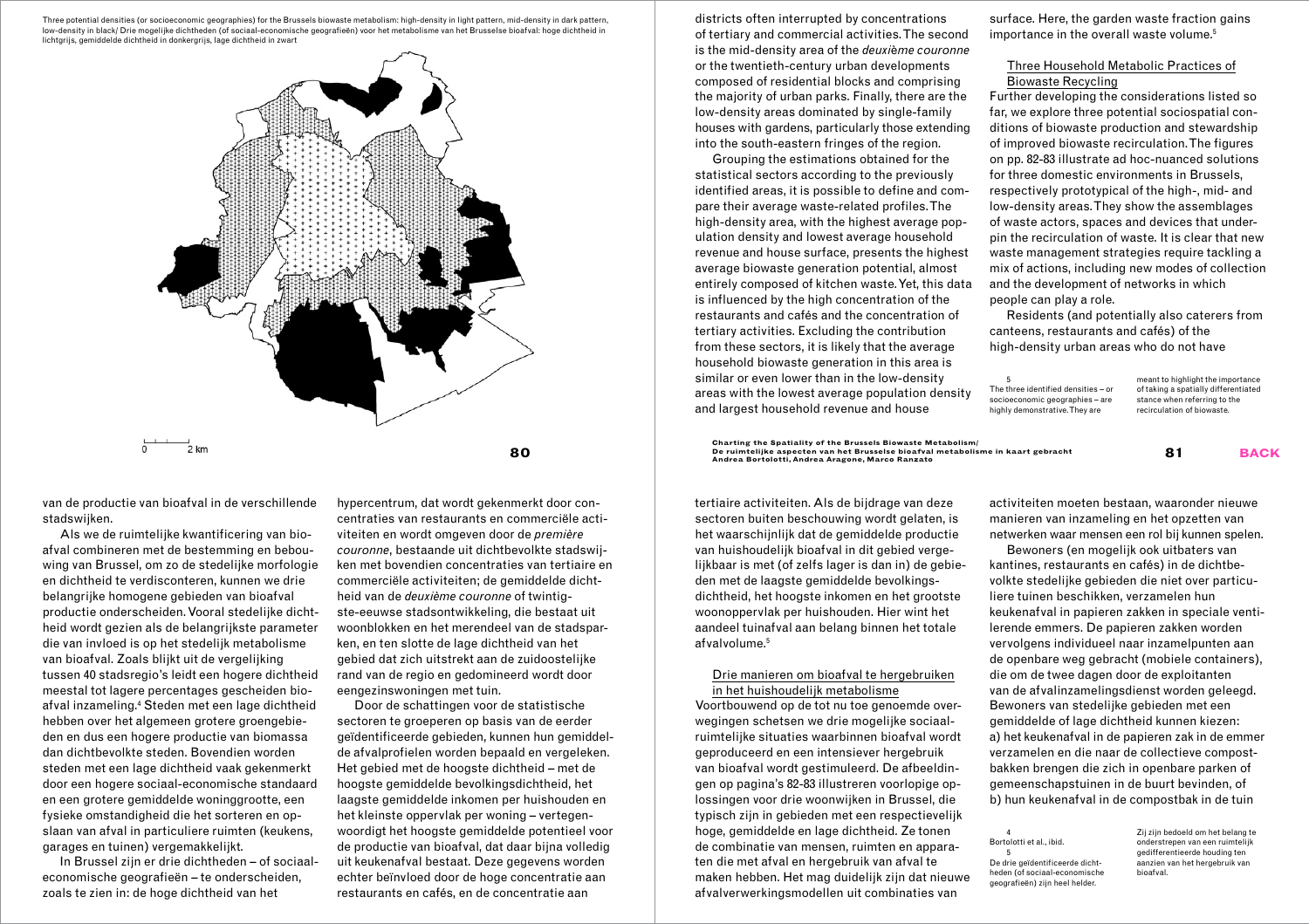access to private gardens collect their kitchen waste in paper bags inside special ventilated buckets. Paper bags are then individually carried to collection points on public streets (mobile containers) that are emptied every two days by the operators of the waste collection service. Residents of the mid- and low-density urban areas can alternatively: a) collect the kitchen waste in the paper bag contained in buckets and bring it to collective compost boxes located at the closest public park or community garden, or b) discard of their kitchen waste in composting boxes located in their garden where they also collect dead leaves and grass from the garden. A layer of dead leaves and wood chips is spread every time the bucket or paper bag is deposited in the composting box. The park service guaran tees the continuous supply of plant materials required to ease composting in community boxes. The compost produced is then spread as soil improver and organic fertiliser during the maintenance of parks and gardens.

This potential recirculation of the biowaste of Brussels' mid- and low-density areas leans on the strategic exploitation of a few of their basic geographical and spatial conditions. Both types

The Urban Household of Metabolism/<br>Het stedelijk huishouden van het metabolisme<br>osee 104

gooien, waar ze ook dode bladeren en gras in verzamelen. Telkens wanneer er een papieren zak uit een emmer in de compostbak is gedeponeerd, wordt er een laag dode bladeren en houtsnippers over het afval uitgespreid. De parkbeheerder garandeert de continue aanvoer van plantma teriaal dat nodig is om de compostering in de gemeenschappelijke bakken te stimuleren. De geproduceerde compost wordt vervolgens bij het onderhoud van parken en tuinen als bodemver beteraar en organische meststof gebruikt.

De mogelijkheden voor hergebruik van bio afval in Brusselse stadsdelen met een lage en middelhoge dichtheid zijn afhankelijk van de strategische exploitatie van enkele van de geografische en ruimtelijke basisvoorwaarden van die stadsdelen. De gedachte achter de twee prototypen (afval verzamelen en zelf in een cen trale compostbak stoppen, of afval in je eigen tuin composteren) is dat het mogelijk is om individueel en gemeenschappelijk composteren te stimuleren in stedelijke gebieden met veel open ruimte en tuinen. In deze gebieden is de gemiddelde woning groter, wat betekent dat er plaats is om apparaten die bioafval sorteren en opslaan, te testen en te gebruiken. Door

Waste arrangements of the house of the Brussels hyper-centre and *première couronne* (high-density): residents collect kitchen waste in paper bags (1) and carry the paper bags to collection points (2), public operators empty the mobile containers every two days (3). Afvalverwerking van een woning in het centrum van Brussel en in de *première couronne* (hoge dichtheid): bewoners verzamelen keukenafval in papieren zakken (1) en brengen die naar inzamelpunten (2), de publieke afvaldienst leegt de mobiele containers om de twee dagen (3)

Waste arrangements of the house of the *deuxième couronne* (mid-density): residents collect kitchen waste in paper bags and buckets (1), residents with gardens discard kitchen waste in individual compost containers located in their garden (2a), residents without gardens bring the paper bags to collective compost containers located in the public garden (2b), master composters manage the collective compost and produce compost (3), public operators provide plant residues and recirculate the compost in the public garden (4)/

De afvalverwerking van een woning in de Brusselse *deuxième couronne*  (gemiddelde dichtheid): bewoners verzamelen keukenafval in papieren zakken en emmers (1), bewoners met een tuin composteren zelf hun tuinafval (2a), bewoners zonder tuin brengen de papieren zakken naar de collectieve compostbak in een openbare tuin/park (2b), 'meester'-compos teerders beheren de collectieve compostopslag en produceren compost (3), de publieke afvaldienst zorgt voor de aanvoer van plantenresten en verspreidt de compost in de openbare tuin/park (4)

 $2<sup>o</sup>$ 

Waste arrangements of the house in the Brussels outskirts (low-density): residents collect kitchen waste in buckets (1), discard their kitchen waste in the individual compost located in their garden (2), collect plant residues and produce compost that is recirculated in the garden (3), and, finally, collect and reuse plant residues for mulching (4); public operators collect and reuse plant residues for mulching (5)/

De afvalverwerking van een woning aan de rand van Brussel (lage dichtheid): de bewoners verzamelen keukenafval in emmers (1), gooien hun keukenafval in de compostbak in hun tuin (2); verzamelen en composteren zelf plantresten die in de tuin worden verspreid (3); verzamelen plantenres ten om zelf te mulchen (4); de publieke afvaldienst zamelt eveneens plantenresten in om te mulchen (5)